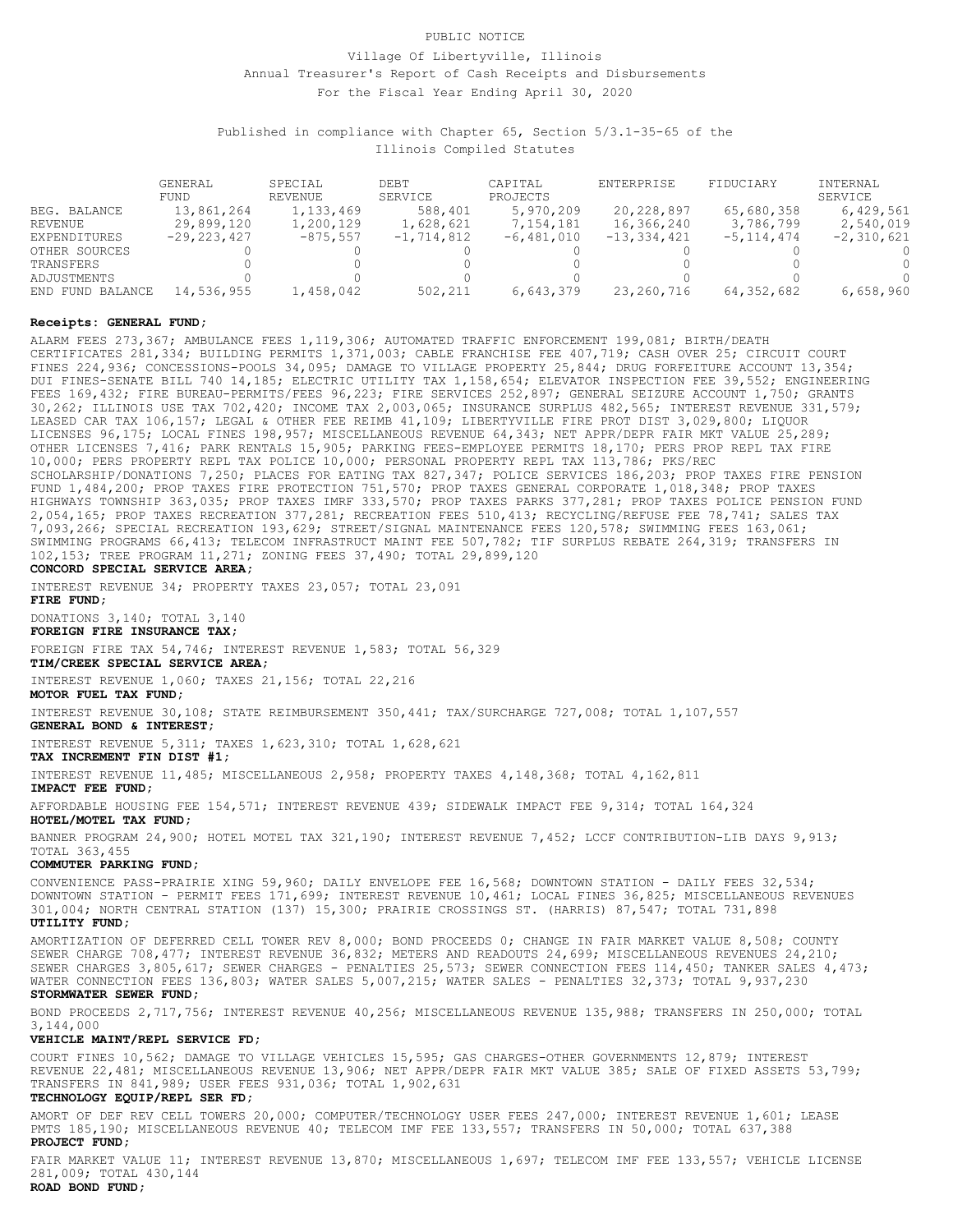# INTEREST REVENUE 35; TOTAL 35

# **PARK IMPROVEMENT FUND;**

TREE RESTORATION 3,150; TOTAL 273,196 BUY A BRICK 2,700; INTEREST REVENUE 2,960; MISCELLANEOUS 99; PARK IMPACT FEES 214,287; TRANSFERS IN 50,000;

#### **PUBLIC BUILDING IMPROVEMENT FD;**

BOND PROCEEDS 1,000,000; INTEREST REVENUE 16,114; TOTAL 1,016,114

## **POLICE PENSION FUND;**

PROPERTY REPL TAX 10,000; VILLAGE CONTRIBUTION - TAX LEVY 2,054,165; TOTAL 2,679,336 CONTRIBUTIONS - PAYROLL 398,992; GAIN ON SALE OF INVESTMENTS -603,163; INTEREST REVENUE 819,342; PERSONAL

# **FIREFIGHTERS PENSION FUND;**

FAIR MKT VALUE -1,730,858; VILLAGE CONTRIBUTION - TAX LEVY 1,484,200; TOTAL 1,107,463 CONTRIBUTIONS - PAYROLL 408,071; INTEREST REVENUE 936,050; PERSONAL PROPERTY REPL TAX 10,000; UNREALIZED G/L

# **LIBERTYVILLE SPORTS COMP FUND;**

3,285,010 FLOOR RENTAL 785,260; TRANSFER FROM GENERAL-DEBT 1,406,600; VENDING 1,206; YOUTH PROGRAMS 50,848; TOTAL GYM/DROP-IN FEES 121,968; PERSONAL TRAINER 2,761; SOCCER PROGRAMS 210,433; SPONSORSHIP INCOME 18,260; SPORTS CLASSES 13,750; FITNESS MEMBERSHIPS 243,719; LEASE REVENUES 88,749; MISCELLANEOUS REVENUES 4,986; OPEN MOUNTAIN 21,101; CONCESSION 124,376; CONTRACTUAL PROGRAM FEES 27,423; FACILITY RENTALS 15,717; FITNESS ADULT PROGRAMS 38,022; BASKETBALL PROGRAMS 85,964; BIRTHDAY PARTIES 22,749; CASH OVER 1,118; CLIMBING

#### **PAYROLL: 0.01 TO 24,999.99**

MICHELLE; WOERTZ, JEREMY; WOLD, REBECCA; WRIGHT, ELIZABETH; WYNVEEN, JESSICA; ZEESHAN, UZMA WEBER, WILLIAM; WEECE, ANGELA; WEICK, ALEXANDER; WEPPLER, TERRY; WERMES, GREGORY; WHITE, GAVIN; WILLIAMS, NICHOLAS; WAKEFIELD, ELIZABETH; WALZER, AMANDA; WANDA, KYLE; WARDROP, JACK; WARREN, CHATHAM; WEBB, TAYLOR; TRUSS, BENJAMIN; VANDEWEGHE, REBECCA; VERNASCO, MIA; VICKERS, MARGARET; VILLARREAL, JORDAN; VYVERMAN, TILTON, KATHERINE; TOBLER, RACHEL; TOMASIEWICZ, MEGAN; TOOHEY, SARAH; TOROK, ANASTASIA; TREUTELAAR, ALYSSA; TARELLO, JENNIFER CIONI; TAYLOR, JAMES; TEMPLETON, GRACE; THOMEY, KATHERINE; THORS, JODI; TIESS, JENNIFER; SAGE; STARANOWICZ, SOPHIA; STEFFE, ERIC; STEINER, AMANDA; STEINER, DYLAN; STRAUTS, LINDA; SULLIVAN, LISA; SOMMER, PAUL; SPARKS, ADAM; SPECHT, CAROL; SPLITT, JUSTIN; SPLITT, JACOB; SPRINGGATE, SCOUT; STARANOWICZ, RICKY; SKARBEK, SAMANTHA; SMITH, IAN; SMITH, NATALIE; SMITH, MEGAN; SMITH, HEATHER; SNETSINGER, SCOTTY; JULIE; SHAW, EMILY; SHINNICK, KELLY; SHORT, JACOB; SHULTZ, LISA; SILVERTRUST, JOANNE; SINGH, AMARPREET; SITZ, SCHWEIGER, SHANNON; SCOTT, SHARIAH; SEITZ, OLIVIA; SENECZKO, RICHARD; SERPICO, OLIVIA; SETH, SARA; SHAW, SCHAMBERGER, CALEB; SCHECK, ELIZABETH; SCHECK, KATHERINE; SCHILD, CHRISTIN; SCHOFIELD, MARY; SCHULTZ, KURT; RYAN, ELIZABETH; SACHS, KAYLA; SALAMANCA, EDNA; SALTON, WILLIAM; SANTIAGO, CRISTIAN; SARTIN, KAITLIN; JOHN; ROBERTS, CARLY; RODELL, MICHAELA; RODRIGUEZ, ALEX; ROGERS, CARMEN; ROGIN, MARGARET; ROSTEN, SARAH; RAYZMAN, ANTHONY; REGAN, JACK; REICHEL, BRANDON; RICHTER, AMY; RIDGEWAY, MARGARET; RISTOFF, RICHARD; ROBBINS, RICHARD; RAGUNATHAN, ASVIN; RAINS, MICHAEL; RAMSTEDT, QUINN; RASTRELLI, MEGAN; RASTRELLI, PETER; RAY, KEVIN ; ALEXIS; PAWLOWSKI, RACHAEL; PEARSON, OCTAVIA; PEPPLER, KAITLYN; PORCELIUS, KENNAH; PORTER, NOLAN; PYTER, CHRISTIAN; OTTOLINO, ANNA ; PAGLUSCH, KAYTLYN; PALERMO, FRANK; PAROLA, TAYLOR; PAUL, GILLIAN; PAWLOWSKI, NYBERG, LUCAS; O'REILLY, LEE; O'TOOLE, MAEGAN; OAKLEY, WALTER; OCHELTREE, JUSTIN; ORI, GENEVA; ORMSON, JORGE; NELSON, KRISTIN; NELSON, ANDREW; NETTESHEIM, CONNOR; NEUMANN, JACOB; NOLAN, KIMBERLY ; NSOGA, YANN; MOORE, MARK; MORAS, RICHARD; MORRISSEY, MARIANNA; MUDD, ELIZABETH; MURPHY, QUINN; MURPHY, MICHAEL; NEIRA, ALEX; MCQUILLEN, KATLYN; MELTON, MADISON; MEYER, BRADLEY; MICHELOTTI, MARC; MONROE, JEFFREY; MOONY, TIMOTHY; JAY; McADAMS, BRIAN; MCCURLEY, NICHOLAS; MCGARGILL, ELEXIS; MCINERNEY, KELLY; MCKIBBEN, ALEXANDRA; MCMENAMY, MANLEY, ELIZABETH; MARISCA, PAUL; MARSALA, SAM; MARTH, MAGUIRE; MARTINOV, ANDRIANO; MASSA, NATHANIEL; MATHEW, LOR, TIANNA; LOSH, FRANCESCA; LOUDON, SAMANTHA; LU, AILEEN; LUKASIK, GINA; MACKEY, SAMANTHA; MAKI, JEFFREY; TYRA; KYLLMANN, MATHIAS; LAHEY, MARIBETH ; LAWLESS, BRENDAN; LEE, TIMOTHY; LEWIS, DANIEL; LISTMAN, MATTHEW; PATTASAREE; KRAFT, JOSHUA; KRINNINGER, SAMUEL; KRINNINGER, SCOTT; KRUMMICK, MATTHEW; KUCHLER, ROBYN; KUCHLER, ROBERT G; KOENEMANN, JONATHAN; KOLB, MARSHA; KOLB, HANNAH; KOSMACH, CHRISTOPHER; KOWAL, SALLY; KRABKRAIKAEW, ANDREW; KELLY JR., MICHAEL; KERNER, ROBERT; KERR, JOHN; KINGSFIELD, SAMANTHA; KLECKNER, TAMMY; KLEINHEINZ, JARRELL, DEREK; JENSEN, HEATHER; JOHNSON, DONNA; JUSTICE, JAMES; KAMINSKI, KATARINA; KAMINSKI, ALEXIA; KAYE, HUNG, LAURA ; HUNT, ALEXANDRIA; HUNT, MARY ANN; JACKSON, WADE; JACOB, JESSICA; JANAES, TYLER; JANTE, LINSY; ALANA; HAYEK, WILLIAM; HENGESH, DANIEL; HENGESH, KIMBERLY; HIGGASON, KELLY; HORNSEY, ROWAN; HUNDLEY, CRAIG; STEPHANIE; HAGOPIAN, HAIG; HAHN, MERLIN; HAIDVOGEL, KATHERINE; HALEY, DANA; HALLER, JAMES; HALSNE-BAARDA, BRENDA; GRANT, RUTH ANN; GREENBERG, JACOB; GROSSMANN, MICHAEL; GUIN, MADISON; GUIN, CONOR; GUTIERREZ, ANNA; GIL, GISELLE; GILLIAM, BRANDYN; GITZINGER, CHRISTIAN; GLORIA, AMORESSA; GOLWAS, PAYTON; GOOD-HELLWIG, GAIDEN, LIAM; GAMBLE, TAYLOR; GANDOLFI III, CHARLES; GARRITY, PETER; GARRITY, FINNEGAN; GAUL, PAMELA; GEORGE, REILLY; FISCHER, CHLOE ; FLADER, THOMAS; FLORES, AMY; FOGO, KENNETH; FRANCIOSI, JACOPO; FREY, JACKSON; FAMIGHETTE, CARA; FASSBINDER, KATHLEEN; FEELY, JULIE; FEELY, PETER; FELSL, KATE; FIELDS, MARGARET; FINNIGAN, ROBIN; ERICKSON, PATRICK; EVANGELISTA, JOSE; FACK, MATTHEW; FAHEY, MEGAN; FAILLACI, SOFIA; FALSON, KYLE; DOUTHAT, ANDREW; DUNDORE, ALYSSA; DUSEK, BENJAMIN; DUTTON, MEAGHAN; EHREN, AUSTIN; ELLINGTON, DINA; ELLIS, ISABELLA; DEERING, TARA; DELATORRE, ROBERT; DILLON, GRACE; DIMAGGIO, DANIEL; DOCTOR, ELISE; DONAHOE, CONNOR; CLYMER, MARIA; COBY, MELISSA; COLUNGA, NATHAN; COOK, DESIREE; COUGHLIN, SEAN; CROTHERS, ALEXANDRA; CROTHERS, CHRISTINE; CASTILLO, ILONA; CASTILLO, ERICH; CHMURA, DANIEL; CHRISTENSEN, PAUL; CINK, WYNN; CLOUSE, ZACHARY; CARPENDER, KATHRYN; CARPENDER, KATHRYN; CARROLL, MCDERMOTT; CASLER, MAUREEN; CASLER, NICOLE; CASTELLENET, SHARON; BUNCIC, RILEY; BUTLER, TONI; CACIOPPO, NEAL; CANNON, CODY; CANNON, KARA; CANTY, JOHN; CAREY, PATRICK; JACK; BLAKE, EMILY; BLENNISS, ETHAN; BOND, JULIA; BRENNAN, ERIN; BROWN, PARKER; BUCHERT, ALAN; BUCHOLTZ, BARRY, KATHERINE; BATES, ELIZABETH; BATH, MOLLY; BENEDECK, LACEY; BERRY, ALEXANDER; BERRY, JACOB; BJORKLUND, ARRIETA, DIANA; ATEN, JOHN; BACH, ELLA; BALMES, MATHEW; BARNAK, CHRISTINA; BARNES, ANIA; BARNETT, ELEANOR; ADAMS, SCOTT; ADAMS, KIRSTEN; ADDARI, NICHOLAS; ALLEN, DARIUSZ; ALSHANSKI, ANIJ; ARELLANO SR, ANTHONY;

#### **PAYROLL: 25,000.00 TO 49,999.99**

ORTH, CHARLES; PETERS, ROBERT; SIMON, JENNIFER; WILSON, ELIZABETH BRONSTEIN, BETH ANN; BRYANT, KYLE; GINDORF, CRYSTIN; HERCHENBACH, JULIE; O'DONNELL, EILEEN; OLIVERII, LINDA;

**PAYROLL: 50,000.00 TO 74,999.99**

MICHAEL; VALENCIA, JOSE; WARGO, JAYSON; WHITESCARVER, DAVID; WIASE, DERRICK JEAN; REED, SARA; RICHTER, THEODORE; SANDINE, CHRISTOPHER; SELLEK, DARYL; STOLZENBURG, JEFFREY; TOLL, HEYWOOD, VINCENT; JENKINS, SCOTT; LARSON, KRISTINA; PORTWICH, PHILLIP; PUTKONEN, KATELYNN; PUTNAM, CAROLYN FISHER, KEVIN; FRANKLIN, JULIE; FREIDENFELDS, ERIC; GOODRICH, JEFFERY; HAASE, JEANNE; HASTINGS, PATRICK; BLIEFERNICH, KELLY; BRATTON, JEAN; CONLEY, MICHAEL; DAN, BRIAN; DEWEY, LAURA; DURNING, SUSAN; FARM, MICHELE;

## **PAYROLL: 75,000.000 TO 99,999.99**

ROBERT; LeBLANC, ALLEN; LUBY, DONALD; LUDWIG, JULIE; MANNINEN, KYLE; MELVIN, MATTHEW; MOESER SR., KARL; JASON; KLINKNER, JOSEPH; KOMERS, KENNETH; KORHUMEL, NICHOLAS; KUEBKER, BRIAN; LAMBERT, JEFFREY; LEAVITT, MICHELLE; HEURICH, DAVID; HEYDE, RACHEL; HOWARD, JASON; JENSEN, JOHN; JUAREZ, DANIEL; KELLY, RICHARD; KELLY, FREDERICK; FANELLA, JEFFREY; GAHGAN, DAVID; GARCIA-CAMILO, MICHAEL; GRATZ, TIMOTHY; GRATZ, GREGORY; GRIMSHAW, AVILA, MICHAEL; AYALA, ROSALIO; BEAKE, CHARLES; BOYLE, MICHAEL; CARLSON, LINDA; DITANTO, LAURA; DODGE,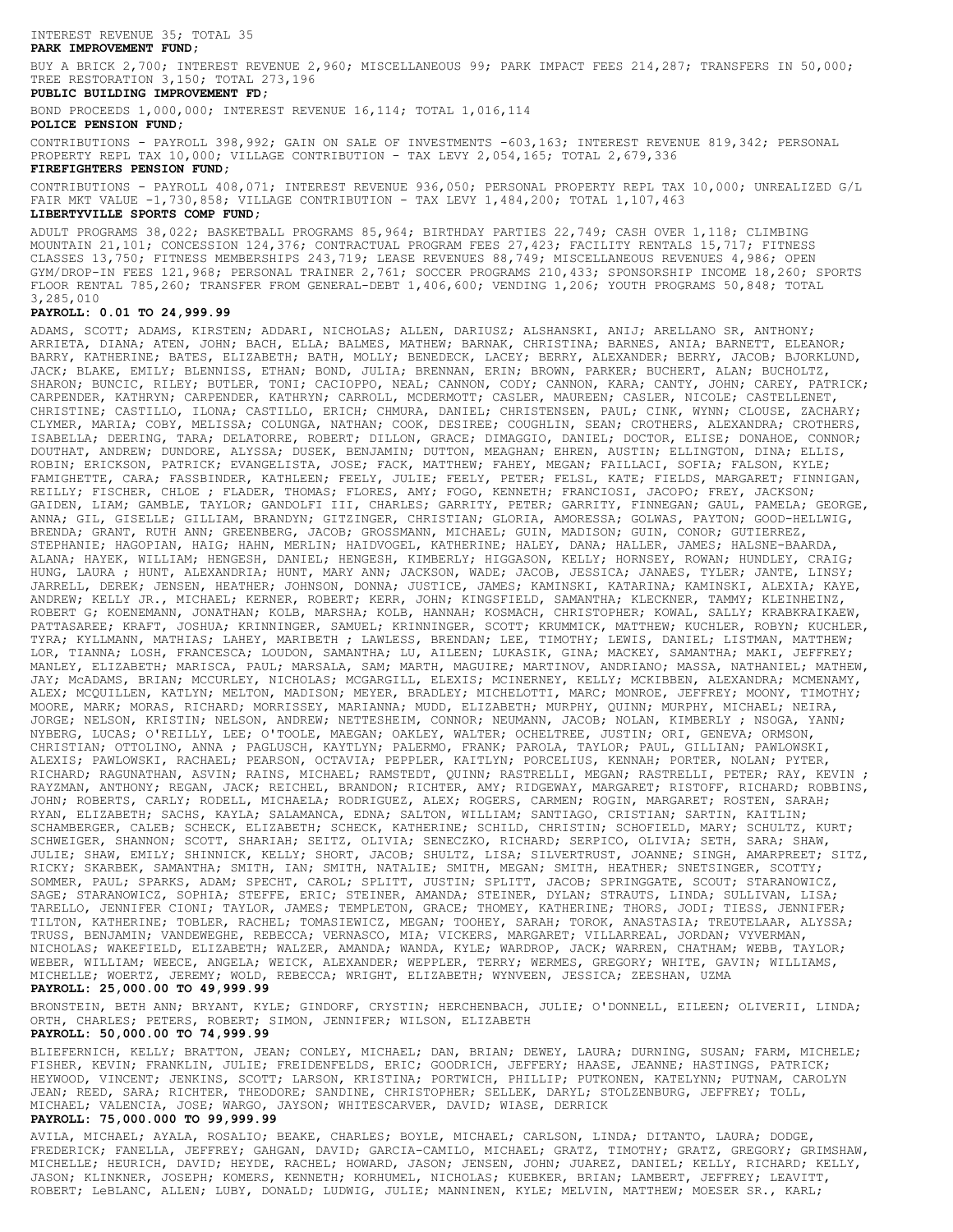RANDYLL; STRATHMANN, KENNETH; VALKENAAR, DYLAN OWENS, JEFFREY; PIERANTONI, MARK; POTTS, JACOB; REED, MALCOLM; RUSSO, RICHARD; SCHMIDT, JEFFREY; SPLITT,

# **PAYROLL: 100,000.000 TO 124,999.99**

THORNBOROUGH, DAVID; VELLA, STEVEN; WOOD, BENJAMIN; YARC, ANDREW HEATHER; SCHULTZ, PATRICK; SHAFFER, STEVEN; SMITH, DAVID; STANEK, MICHAEL; SWIDER, EDWARD; TAX, ARIEL; PLETCHER, BRYAN; POPP, DAVID; RACIC, DUSAN; RECKLING, ERIC; ROBERTS, JOSHUA; RODRIGUEZ, WALTER; ROWE, KWONG, DEREK; MITCHELL, WILLIAM; NASPINSKI, DAVID; NOWAKOWSKI, RYAN; PEELER, DONALD; PETERSEN, JEFFREY; HASSENAUER, KEVIN; HUGHES, MATTHEW; JOHNSON, ALLEN; KAPUSINSKI, JASON; KINCAID, WAYNE; KOCHENASH, DAVID; STEPHEN; EVANS, THOMAS; GAFFKE, JOHN; GESKE, PATRICIA; GLODOWSKI, ROBERT; GREMPKA, MICHAEL; HAEDT, JUSTIN; JEFFREY; DAVIS, JAMES; DELAO, SERGIO; DIEDRICH, JONATHON; DIGIACINTO, ANDREA; DORSEY, DEVIN; ELLIOTT, ADAMS, CHRISTOPHER; BAGDON, BRIAN; BERNABEI, BRANDON; BOLTON, JOHN; BRADY, MICHAEL; CONNER, CORY; COOPER,

#### **PAYROLL: 125,000.000 AND OVER**

**LIABILITY** SINDLES JR, EDWARD; SPODEN, JOHN; STECKENRIDER, BELINDA; WEAVER, MICHAEL; WITTROCK, MARTIN; WOODWARD, JERED MOSTARDO, NICHOLAS; PAKOSTA, MICHAEL; PITEL, THOMAS; RONCONE, EDMONDO; ROSZKOWIAK, CHAD; SCHAEFER, SCOTT; CLINTON; HOLTZ, STEVEN; HUBBARD, JUSTIN; JOHNSON, MICHAEL; KENDZIOR, PAUL; KEY, ROBERT; KOWAL, CONRAD; CLOE, MICHAEL; CONNER, BRIAN; ENGELMANN, ASHLEY; FISCHER, DAVID; GOZE, MATTHEW; HALL, MICHAEL; HERDEGEN, AMIDEI, KELLY; BARATTI, ANTHONY; BARTHOLOMEW, RUSSELL; BENDING, WILLIAM; CARANI, RICHARD; CHUNG, FREDERICK;

## AFLAC 26,625; ILLINOIS LABOR COUNSEL FOP 19,222; LIBERTYVILLE FIRE PENSION 408,071; V O L FLEXIBLE SPENDING ACCT 132,841; ICMA-RC DEFERRED COMPENSATION 213,589; ILLINOIS MUNICIPAL RETIREMENT 1,239,555; ILLINOIS INCOME TAX 636,208; LIBERTYVILLE FIRE ASSOCIATION 33,520; NCPERS GROUP LIFE INS. 2,192; LSC MEMBERSHIP FEES 914; NATIONWIDE RETIREMENT SOLUTIONS 4,440; NATIONWIDE DEFERRED COMPENSATION 703,339; NATIONWIDE RETIREMENT SOLUTIONS 40,612; NATIONWIDE RETIREMENT SOLUTIONS 12,008; LIBERTYVILLE POLICE PENSION 398,992; STATE DISBURSEMENT UNIT 20,131; FEDERAL PAYROLL TAXES 3,119,090; TRUSTMARK 31,827; WISCONSIN INCOME TAX 52,262; IUOE LOCAL 150 46,883; ICMA-ROTH IRA 34,540; TOTAL 7,176,861

## **EXPENDITURES AND EXPENSES**

10,410; KMK RESIDENTIAL RESTORATIONS INC 7,505; KRAUSE CONSTRUCTION 3,000; KRUEGER PYROTECHNICS 18,500; KUNES LLC 4,980; KELLEY WILLIAMSON COMPANY 4,980; KENIG,LINDGREN,O'HARA,ABOONA 10,457; KIESLER'S POLICE SUPPLY INC 6,583; K H KIM'S TAEKONDO 5,383; K. HOVNANIAN HOMES 32,500; KALSTRUP, KATHY & MICHAEL 3,000; KAPLAN PAVING JORGENSEN & ASSOCIATES, INC 6,130; JP MORGAN EQUIPMENT FINANCE 84,647; JTS COATINGS 3,740; JULIE, INC. 10,010; JEFF ELLIS & ASSOCIATES, INC 10,370; JELLY BEAN SPORTS, INC 3,599; JOHN S SWIFT CO., INC 27,852; SAFE, INC 7,517; J.G. UNIFORMS INC 4,327; JASCO ELECTRIC CORPORATION 4,800; JAY-R'S STEEL & WELDING INC INT'L FIRE EQUIPMENT CORP. 5,634; INVOICE CLOUD 5,304; IRMA 596,671; J & E NURSERY LTD 110,891; J & R LOCK & INTERNATIONAL SECURITY PRODUCT 6,689; INTERSTATE BILLING SERVICE, INC 190,333; INT'L CODE COUNCIL INC 2,655; TREASURER 3,683; ILM 20,934; IN & OUT PAINTING 23,575; INGERSOLL- RAND INDUSTRIAL US, INC 2,947; ASSOCIATION 4,358; IL SHOTOKAN KARATE INC 17,568; IL STATE POLICE 4,434; ILLINOIS EPA 19,000; ILLINOIS STATE HUFF & HUFF INC 6,794; IDPH VITAL RECORDS 86,148; IL DEPT OF TRANSPORTAION 891,084; IL GIRLS LACROSSE HOOPS EDUCATION LLC 4,368; HOT SHOTS SPORTS - CHICAGO 5,372; HOUSE OF DOORS, INC 57,747; HRBOOST LLC 7,500; MECHANICAL LLC 20,535; HEALTH ENDEAVORS, SC 9,435; HENRY TONIGAN 4,080; HOLIDAY CHEER DECORATIONS 10,500; 4,324; HANSA COFFEE ROASTERS 3,500; HAVEY COMMUNICATIONS 5,123; HAVEY COMMUNICATIONS INC 39,144; HAYES GTIS-HOV HOLDINGS V, EDISON GROUP 17,500; HAAPANEN 3,075; HAAPANEN BROTHERS 7,470; HAAPANEN BROTHERS INC INC 5,317; GRAINGER INC 21,771; GREAT ROOMS DESIGNERS & BUILDERS 4,500; GRIMCO INC 12,425; GROOT, INC 3,726; 5,902; GLOBE CONSTRUCTION INC 108,884; GOEBELER COMPANY 3,000; GOLD MEDAL PRODUCTS 18,749; GOLD MEDAL-CHICAGO MACHINERY INC 3,001; GEWALT HAMILTON ASSOCIATES INC 64,775; GIS CONSORTIUM 15,600; GLOBAL EMERGENCY PRODUCTS 30,495; GAS DEPOT OIL COMPANY 56,135; GATSO USA 23,520; GEARY ELECTRIC INC 154,811; GENERAL PUMP AND CONCRETE, INC 12,911; FORECAST 5 ANALYTICS INC 5,000; GAME TIME 110,654; GAS DEPOT 64,947; GAS DEPOT INC FILIPPINI LAW FIRM 109,627; FILTER SERVICES INC 3,381; FISCHER BROS FRESH CONCRETE 3,032; FISCHER BROS FRESH 3,484; ESTRADA CUSTOMS 6,416; FAB TECH WASTEWATER SOLUTIONS LLC 5,400; FIDELITY SECURITY LIFE INS CO 3,196; INC 14,980; ENGINEERING ENTERPRISES INC 44,938; ENGLER CALLAWAY BAASTEN & SRAGA LLC 6,373; ESO SOLUTIONS CARLSON & SON, INC 484,579; ELAN LANDSCAPE DEVELOPMENT INC 6,839; ELLIOT WEST HOME SERVICES 2,500; ENECON USA SCHOOL SERVICES 3,555; DUXLER TIRE STORE 7,126; DYNEGY ENERGY SERVICES 77,397; EARTHWERKS 887,652; EFRAIM 7,965; DOOR SERVICE INC 8,461; DOORS BY DAVE, INC 4,767; DRH CAMBRIDGE HOMES 13,972; DURACLEAN 10,633; DURHAM SOLUTIONS LLC 12,603; DISCOVERY BENEFITS, INC 4,017; DIVINCI PAINTERS, INC 3,890; DOLAND ENGINEERING, LLC CULTURAL CENTER 2,696; DES PLAINES RIVER WTRSHED WORKGRP 14,488; DiMEO BROS. INC 111,156; DIRECT FITNESS WORKWEAR 8,629; DANIEL SAWCHUK 3,105; DATA PROSE LLC 23,837; DAVEY RESOURCE GROUP INC 9,641; DAVID ADLER LP 90,196; CRAMER, GINA 5,000; CTM MEDIA GROUP, INC 6,489; CURRIE MOTORS FRANKFORT INC 63,448; CUTLER STEWARDSHIP 16,886; CONSTELLATION NEW ENERGY, INC 517,755; COPENHAVER CONSTRUCTION, INC 27,197; CORE & MAIN INTEGRATION, LLC 12,539; CONDELL MEDICAL CENTER EMS 6,400; CONSERV FS, INC 3,077; CONSERVATION LAND COMMONWEALTH EDISON 16,577; COMMONWEALTH EDISON CO 66,316; COMMUNICATIONS DIRECT INC. 23,847; CONCENTRIC ADVISORS LLC 2,500; COMCAST 9,434; COMCAST 88,363; COMCAST CABLE 3,712; COMED 6,053; COMFORT CARPETS 16,900; MOSQUITO MGMT INC 43,823; CLEAN SWEEP 64,620; CLOWNING AROUND ENTERTAINMENT 3,659; COLLINS REAL ESTATE CIVICPLUS, INC 29,970; CIVILTECH ENGINEERING, INC 747,587; CLARK BAIRD SMITH LLP 25,253; CLARKE ENVNMENTAL 6,873; CHICAGO PARTS & SOUND LLC 3,423; CHICAGO POWER CLEAN 5,900; CHRISTOPHER B BURKE ENG LTD 168,065; JOINT ACTION 2,058,759; CENTURY BAY BUILDERS 2,500; CFA SOFTWARE, INC 2,995; CHEMTRADE CHEMICALS USA LLC TECHNOLOGIES, INC 12,538; CDW GOVERNMENT, INC 108,633; CEDAR VALLEY EXPRESS BLOWER INC 8,992; CENTRAL LK CTY CAREVETS LIBERTYVILLE LLC 5,000; CARROLL SEATING COMPANY 5,825; CDS OFFICE TECHNOLOGIES 4,195; CDS OFFICE 57,806; CALL ONE 111,942; CAMPOS, ATHENA 6,500; CARDINAL TRACKING INC 4,213; CARE LIBERTYVILLE LLC 3,036; AUTOMATION SOLUTIONS 25,624; BURNS, STEPHEN & MARGO 2,500; BUTLER CORING, INC. 9,000; CAHILL HEATING & A/C 6,580; BROBERTS CONSTRUCTION 3,500; BS&A SOFTWARE INC 36,554; BUHRMAN DESIGN GROUP INC 338,161; BUILDING BLECK, DANIEL & JOANIE 5,000; BLUE CROSS BLUE SHIELD ILLINOIS 6,177; BLUE CROSS BLUE SHIELD OF IL 3,529; BOS INCORPORATED 3,215; BERG-JOHNSON ASSOCIATES INC 5,215; BIOTRIAD ENVIRONMENTAL, INC 4,157; BLA, INC 23,563; COMPANY, LLC 253,185; BEDCO MECHANICAL INC 3,375; BEE-LINE COMMUNICATIONS, INC 3,913; BENTLEY SYSTEMS, MUNICIPAL ADVISORS LLC 20,083; BANK OF NEW YORK MELLON 6,870; BASELINE YOUTH SPORTS, INC. 14,070; BCI BURKE INC 107,189; ATLAS BOBCAT LLC 4,922; AXON ENTERPRISE, INC 8,521; AYRES ASSOCIATES 82,900; BAKER TILLY ANDRES MEDICAL BILLING, LTD. 54,474; APPLIED CONCEPTS INC 22,079; ARROW PLUMBING, INC 14,474; ARTHUR WEILER, CONSTRUCTION & FACILITY 92,187; AMPOL GROUP INTERNATIONAL INC 155,064; ANCEL, GLINK, DIAMOND, BUSH, 4,600; SPRINKLER (I) 3,125; AMERICAN OUTFITTERS LTD 5,129; AMERICAN PLANNING ASSOCIATION 3,217; AMPOL GROUP GASES CORP 4,368; AMERICAN HOIST & MANLIFT, INC 23,049; AMERICAN LEGION POST #329 6,600; AMERICAN NATIONAL 54,000; ALTERNATE POWER INDUSTRIES INC 17,672; AMAZON 2,776; AMAZON CAPITAL SERVICES, INC. 25,140; AMERICAN 2,578; ALBANY STEEL & BRASS CORP 8,385; ALLPRINT INC 3,692; ALTEC INDUSTRIES, INC 175,961; ALTEC NUECO 3,641; AFFORDABLE FIRE PROTECTION 5,385; AIR ONE EQUIPMENT, INC 14,965; AIRGAS USA, LLC 6,624; ALADTEC CLEANING SYSTEMS, INC. 309,062; ADVOCATE HEALTH CARE 108,500; AEREX PEST CONTROL 4,710; AERO GARAGE DOOR POWERWASH 7,662; AD STARR 7,210; ADVANCE AUTO PARTS 23,946; ADVANCED BUSINESS NETWORKS, INC 5,361; ADVANCED 3,500; ACE HARDWARE 3,514; ACE HARDWARE OF LIBERTYVILLE INC 9,443; ACOUSTIC ASSOCIATES, LTD 8,715; ACS 1219 PARTNERS 5,000; 3M COMPANY 4,657; 911 TECH INC 4,835; A & J SEWER SERVICE INC 2,554; AC HOME DESIGN